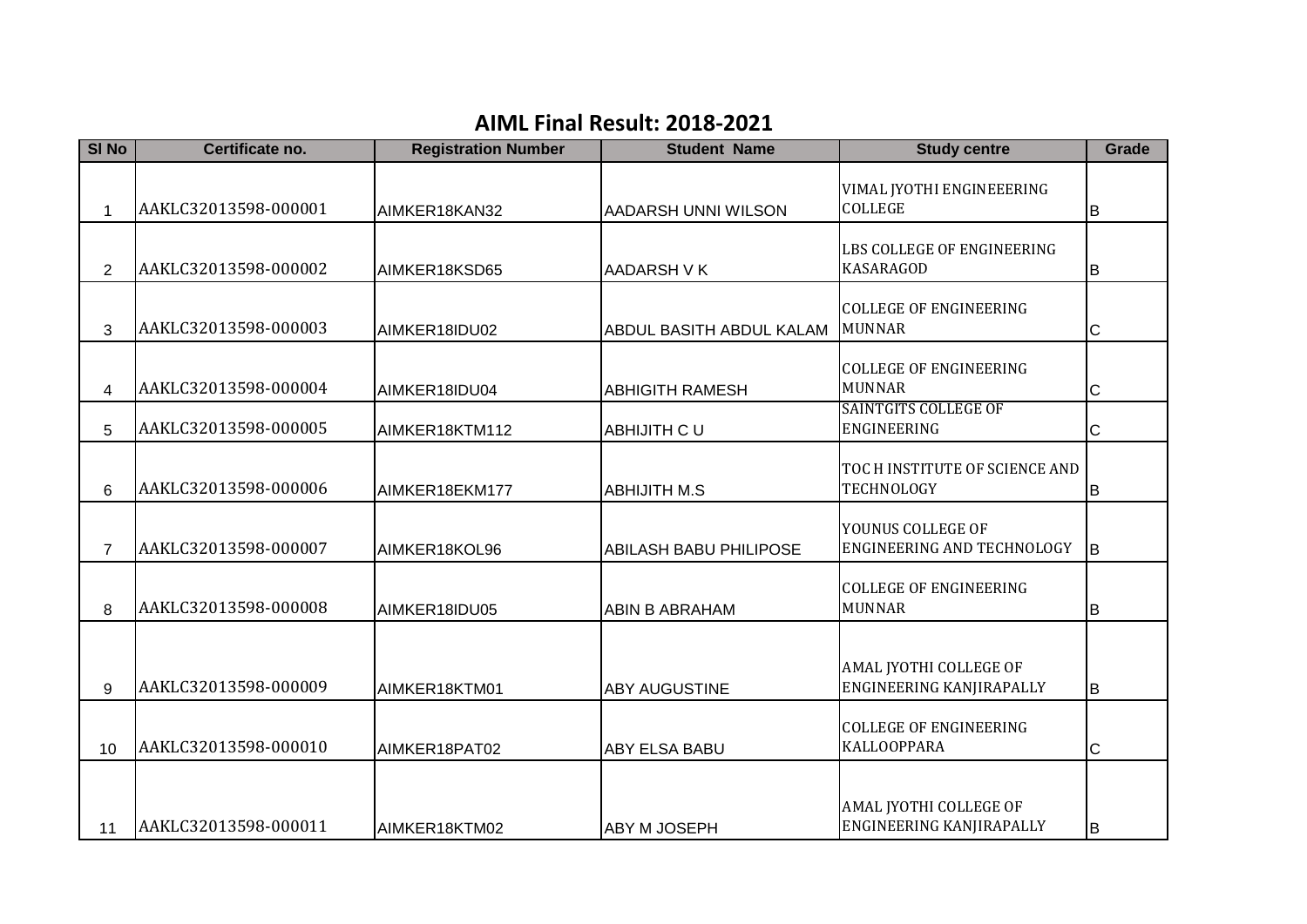| 12 | AAKLC32013598-000012 | AIMKER18IDU07  | <b>ADARSH AJISH</b>         | <b>COLLEGE OF ENGINEERING</b><br><b>MUNNAR</b>               | D   |
|----|----------------------|----------------|-----------------------------|--------------------------------------------------------------|-----|
| 13 | AAKLC32013598-000013 | AIMKER18PAT03  | <b>ADRISYA S</b>            | <b>COLLEGE OF ENGINEERING</b><br><b>KALLOOPPARA</b>          | D   |
| 14 | AAKLC32013598-000014 | AIMKER18EKM29  | <b>AHAMMED RAZAL KAPIL</b>  | <b>FEDERAL INSTITUTE OF SCIENCE</b><br><b>AND TECHNOLOGY</b> | lB. |
| 15 | AAKLC32013598-000015 | AIMKER18EKM179 | <b>AISWARYA SEN</b>         | TOC H INSTITUTE OF SCIENCE AND<br><b>TECHNOLOGY</b>          | C   |
| 16 | AAKLC32013598-000016 | AIMKER18KTM05  | <b>AKHIL KV</b>             | AMAL JYOTHI COLLEGE OF<br>ENGINEERING KANJIRAPALLY           | lв. |
| 17 | AAKLC32013598-000017 | AIMKER18IDU10  | <b>AKHIL P</b>              | <b>COLLEGE OF ENGINEERING</b><br><b>MUNNAR</b>               | B   |
| 18 | AAKLC32013598-000018 | AIMKER18KOL123 | AKHILA KRISHNAN A           | YOUNUS COLLEGE OF<br>ENGINEERING AND TECHNOLOGY              | Iс  |
| 19 | AAKLC32013598-000019 | AIMKER18KSD69  | <b>AKSHAY K B</b>           | LBS COLLEGE OF ENGINEERING<br><b>KASARAGOD</b>               | B   |
| 20 | AAKLC32013598-000020 | AIMKER18IDU12  | <b>AKSHAY MADHUSOODANAN</b> | VIMAL JYOTHI ENGINEEERING<br><b>COLLEGE</b>                  | С   |
| 21 | AAKLC32013598-000021 | AIMKER18IDU13  | IAKSHAYA ANAND              | <b>COLLEGE OF ENGINEERING</b><br><b>MUNNAR</b>               | С   |
| 22 | AAKLC32013598-000022 | AIMKER18KOL125 | AL JESEERA ANSARI           | YOUNUS COLLEGE OF<br>ENGINEERING AND TECHNOLOGY              | lB. |
| 23 | AAKLC32013598-000023 | AIMKER18KTM117 | <b>ALBIN AUGUSTINE</b>      | <b>SAINTGITS COLLEGE OF</b><br><b>ENGINEERING</b>            | IΒ  |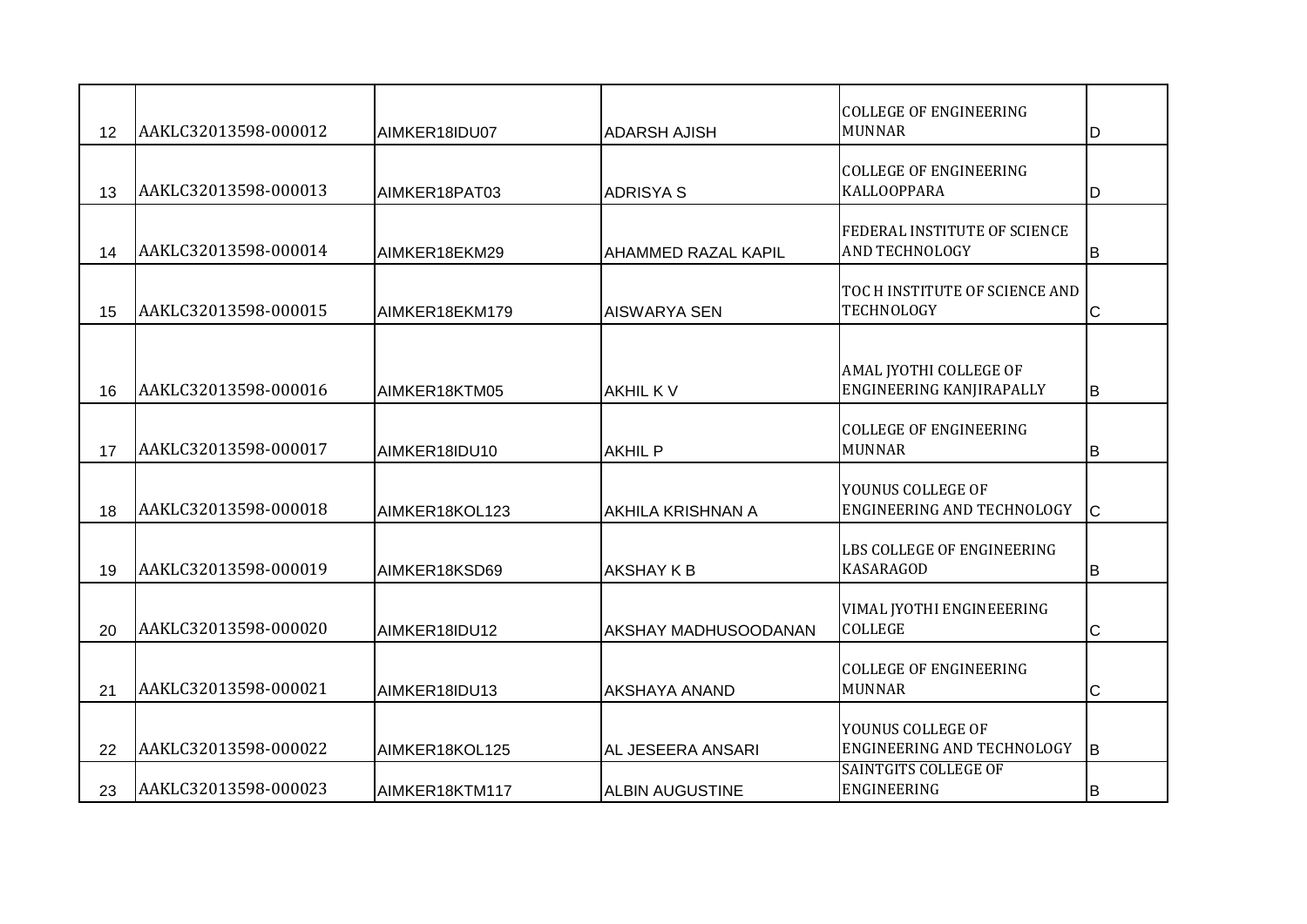| 24 | AAKLC32013598-000024 | AIMKER18EKM181 | <b>ALBIN XAVIER</b>       | TOC H INSTITUTE OF SCIENCE AND<br><b>TECHNOLOGY</b> | $\overline{\mathsf{C}}$ |
|----|----------------------|----------------|---------------------------|-----------------------------------------------------|-------------------------|
| 25 | AAKLC32013598-000025 | AIMKER18EKM182 | <b>ALDRIN ALFRED</b>      | TOC H INSTITUTE OF SCIENCE AND<br>TECHNOLOGY        | $\mathsf{C}$            |
| 26 | AAKLC32013598-000026 | AIMKER18EKM184 | <b>ALVIN MOHAN</b>        | TOC H INSTITUTE OF SCIENCE AND<br>TECHNOLOGY        | B                       |
| 27 | AAKLC32013598-000027 | AIMKER18TSR93  | <b>ALWIN ANTONY C</b>     | MALABAR COLLEGE OF<br>ENGINEERING AND TECHNOLOGY    | $\mathsf{C}$            |
| 28 | AAKLC32013598-000028 | AIMKER18KSD72  | <b>AMAL VM</b>            | LBS COLLEGE OF ENGINEERING<br><b>KASARAGOD</b>      | B                       |
| 29 | AAKLC32013598-000029 | AIMKER18EKM186 | <b>ANAGHA REGHUNATH</b>   | TOC H INSTITUTE OF SCIENCE AND<br>TECHNOLOGY        | B                       |
| 30 | AAKLC32013598-000030 | AIMKER18TSR233 | ANAMIKA                   | VIDYA ACADEMY OF SCIENCE AND<br>TECHNOLOGY          | B                       |
| 31 | AAKLC32013598-000031 | AIMKER18KSD73  | <b>ANAMIKA R</b>          | LBS COLLEGE OF ENGINEERING<br><b>KASARAGOD</b>      | Α                       |
| 32 | AAKLC32013598-000032 | AIMKER18TVM27  | ANAND S S                 | <b>COLLEGE OF ENGINEERING</b><br>TRIVANDRUM         | C                       |
| 33 | AAKLC32013598-000033 | AIMKER18KTM119 | <b>ANANDHU SURESH</b>     | <b>SAINTGITS COLLEGE OF</b><br>ENGINEERING          | B                       |
| 34 | AAKLC32013598-000034 | AIMKER18PAT06  | <b>ANANTHALAKSHMI M V</b> | <b>COLLEGE OF ENGINEERING</b><br>KALLOOPPARA        | B                       |
| 35 | AAKLC32013598-000035 | AIMKER18EKM188 | <b>ANJALY R</b>           | TOC H INSTITUTE OF SCIENCE AND<br>TECHNOLOGY        | ΙB                      |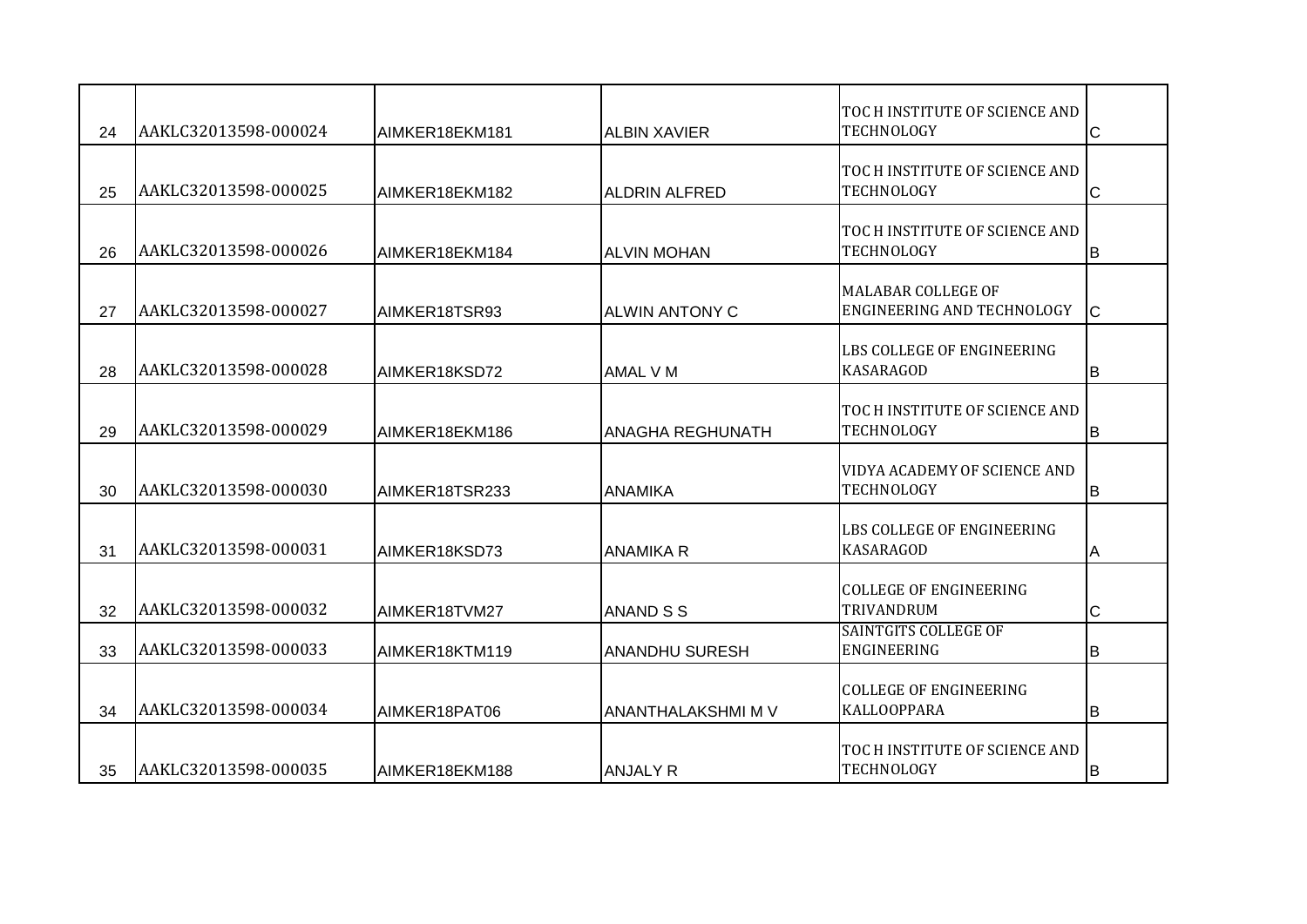|    |                      |                |                             | TOC H INSTITUTE OF SCIENCE AND                      |             |
|----|----------------------|----------------|-----------------------------|-----------------------------------------------------|-------------|
| 36 | AAKLC32013598-000036 | AIMKER18EKM189 | <b>ANJANA P S</b>           | TECHNOLOGY                                          | B           |
| 37 | AAKLC32013598-000037 | AIMKER18KOL16  | <b>ANJANA S ARJUNAN</b>     | <b>COLLEGE OF ENGINEERING</b><br><b>PERUMON</b>     | B           |
| 38 | AAKLC32013598-000038 | AIMKER18KOZ33  | <b>ANJULAKSHMI A</b>        | MALABAR COLLEGE OF<br>ENGINEERING AND TECHNOLOGY    | lc.         |
| 39 | AAKLC32013598-000039 | AIMKER18IDU19  | <b>ANNA NEBU</b>            | <b>COLLEGE OF ENGINEERING</b><br><b>MUNNAR</b>      | C           |
| 40 | AAKLC32013598-000040 | AIMKER18EKM192 | <b>ANSA N VARKEY</b>        | TOC H INSTITUTE OF SCIENCE AND<br><b>TECHNOLOGY</b> | C           |
| 41 | AAKLC32013598-000041 | AIMKER18TSR235 | <b>ANUSREE T S</b>          | VIDYA ACADEMY OF SCIENCE AND<br>TECHNOLOGY          | С           |
| 42 | AAKLC32013598-000042 | AIMKER18IDU22  | <b>ANVIL A P</b>            | <b>COLLEGE OF ENGINEERING</b><br><b>MUNNAR</b>      | B           |
| 43 | AAKLC32013598-000043 | AIMKER18KTM122 | IARATHI VINAYACHANDRAN      | <b>SAINTGITS COLLEGE OF</b><br>ENGINEERING          | B           |
| 44 | AAKLC32013598-000044 | AIMKER18TSR100 | <b>ARJUN V K</b>            | MALABAR COLLEGE OF<br>ENGINEERING AND TECHNOLOGY    | lc.         |
| 45 | AAKLC32013598-000045 | AIMKER18IDU25  | <b>ARSHIN PRABHAKAR T V</b> | <b>COLLEGE OF ENGINEERING</b><br><b>MUNNAR</b>      | B           |
| 46 | AAKLC32013598-000046 | AIMKER18KOL101 | <b>ARUN P ASHOK</b>         | YOUNUS COLLEGE OF<br>ENGINEERING AND TECHNOLOGY     | $\mathsf C$ |
| 47 | AAKLC32013598-000047 | AIMKER18KTM125 | <b>ASHIK LAL MA</b>         | <b>SAINTGITS COLLEGE OF</b><br><b>ENGINEERING</b>   | $\mathsf C$ |
| 48 | AAKLC32013598-000048 | AIMKER18EKM196 | IASHIKA CHINNU SHABU        | TOC H INSTITUTE OF SCIENCE AND<br>TECHNOLOGY        | IΒ          |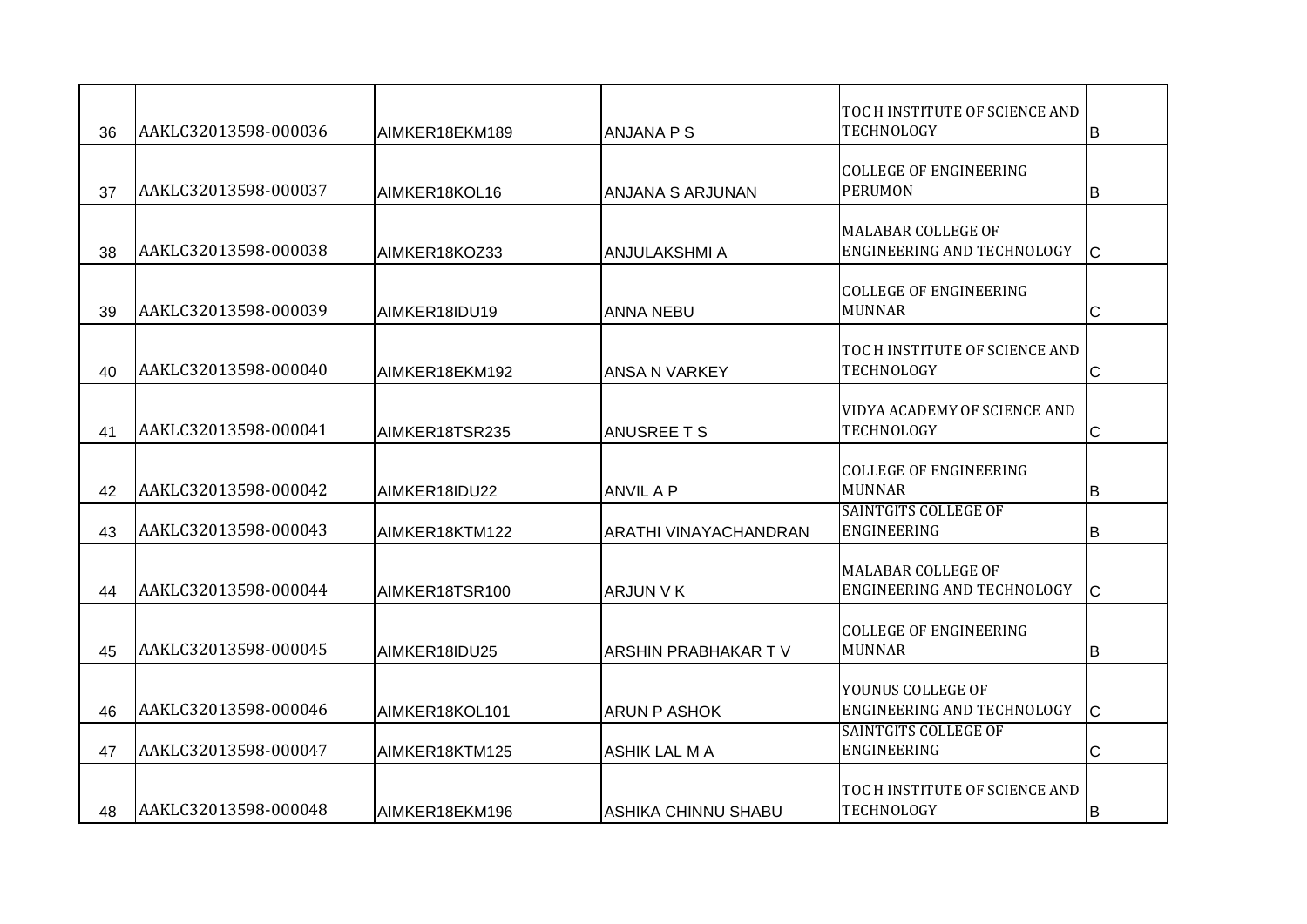| 49 | AAKLC32013598-000049 | AIMKER18TSR239 | <b>ASHLY THOMAS P</b>         | VIDYA ACADEMY OF SCIENCE AND<br><b>TECHNOLOGY</b>       | Iс          |
|----|----------------------|----------------|-------------------------------|---------------------------------------------------------|-------------|
| 50 | AAKLC32013598-000050 | AIMKER18TSR241 | ATHIRA                        | VIDYA ACADEMY OF SCIENCE AND<br><b>TECHNOLOGY</b>       | lв          |
| 51 | AAKLC32013598-000051 | AIMKER18KTM38  | <b>ATHIRA ANIL</b>            | AMAL JYOTHI COLLEGE OF<br>ENGINEERING KANJIRAPALLY      | Iс          |
| 52 | AAKLC32013598-000052 | AIMKER18TSR172 | ATHIRA UNNIKRISHNAN           | SAHRDAYA COLLEGE OF<br>ENGINEERING, KODAKARA            | lв          |
| 53 | AAKLC32013598-000053 | AIMKER18TSR103 | <b>ATHMAJA M NAIR</b>         | MALABAR COLLEGE OF<br><b>ENGINEERING AND TECHNOLOGY</b> | lc.         |
| 54 | AAKLC32013598-000054 | AIMKER18KTM127 | <b>ATHUL JOE MATHEWKUTTY</b>  | <b>SAINTGITS COLLEGE OF</b><br><b>ENGINEERING</b>       | B           |
| 55 | AAKLC32013598-000055 | AIMKER18KTM128 | <b>BAIZEL KURIAN VARGHESE</b> | <b>SAINTGITS COLLEGE OF</b><br>ENGINEERING              | B           |
| 56 | AAKLC32013598-000056 | AIMKER18KTM129 | <b>BIPIN KURIAKOSE</b>        | <b>SAINTGITS COLLEGE OF</b><br><b>ENGINEERING</b>       | B           |
| 57 | AAKLC32013598-000057 | AIMKER18KOL87  | <b>CHRISTY D PONNAN</b>       | YOUNUS COLLEGE OF<br><b>ENGINEERING AND TECHNOLOGY</b>  | A           |
| 58 | AAKLC32013598-000058 | AIMKER18TSR174 | <b>CRISTEENA JOSEPH</b>       | <b>SAHRDAYA COLLEGE OF</b><br>ENGINEERING, KODAKARA     | $\mathsf C$ |
| 59 | AAKLC32013598-000059 | AIMKER18KTM132 | <b>DEEPA SUNNY</b>            | <b>SAINTGITS COLLEGE OF</b><br><b>ENGINEERING</b>       | B           |
| 60 | AAKLC32013598-000060 | AIMKER18KOL104 | <b>DENCY DOMINIC</b>          | YOUNUS COLLEGE OF<br><b>ENGINEERING AND TECHNOLOGY</b>  | <b>IB</b>   |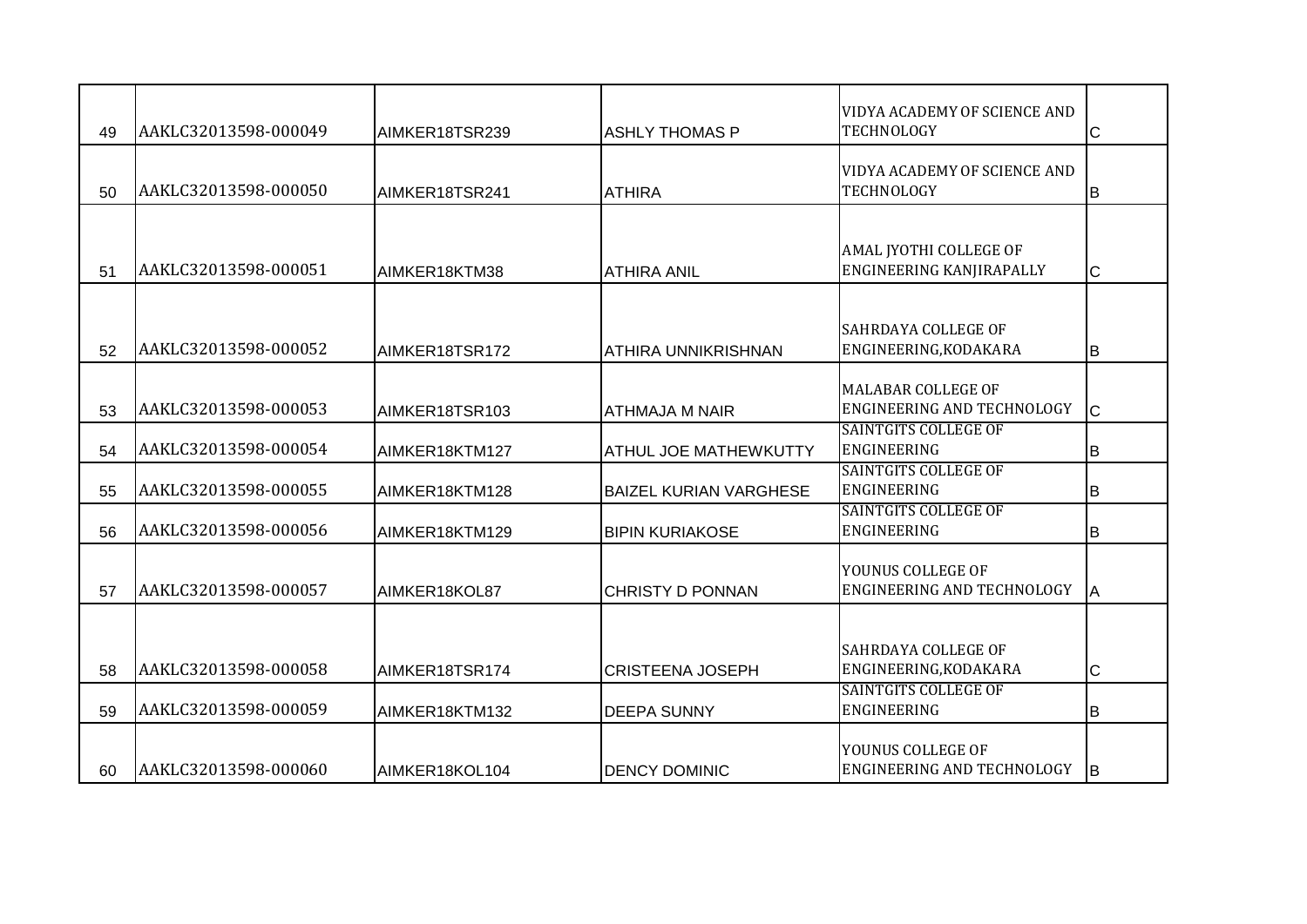|    |                      |                |                           | AMAL JYOTHI COLLEGE OF                                   |    |
|----|----------------------|----------------|---------------------------|----------------------------------------------------------|----|
| 61 | AAKLC32013598-000061 | AIMKER18KTM12  | <b>DEVAKI S JEEVAN</b>    | ENGINEERING KANJIRAPALLY                                 | B  |
| 62 | AAKLC32013598-000062 | AIMKER18KSD78  | <b>DEVIKA PK</b>          | LBS COLLEGE OF ENGINEERING<br><b>KASARAGOD</b>           | B  |
| 63 | AAKLC32013598-000063 | AIMKER18EKM130 | <b>DEVIPRIYA M RAJESH</b> | FEDERAL INSTITUTE OF SCIENCE<br><b>AND TECHNOLOGY</b>    | B  |
| 64 | AAKLC32013598-000064 | AIMKER18KTM133 | <b>DHANYA SARAH JACOB</b> | SAINTGITS COLLEGE OF<br>ENGINEERING                      | В  |
| 65 | AAKLC32013598-000065 | AIMKER18PAT17  | <b>DHANYA ZACHARIAS</b>   | <b>COLLEGE OF ENGINEERING</b><br><b>KALLOOPPARA</b>      | В  |
| 66 | AAKLC32013598-000066 | AIMKER18TSR248 | <b>DIVYA MARIYA RAPHY</b> | VIDYA ACADEMY OF SCIENCE AND<br>TECHNOLOGY               | В  |
| 67 | AAKLC32013598-000067 | AIMKER18TSR04  | <b>FEMINA JAMAL K J</b>   | <b>GOVERNMENT ENGINEERING</b><br><b>COLLEGE THRISSUR</b> | B  |
| 68 | AAKLC32013598-000068 | AIMKER18KOL106 | <b>FOUSIYA S</b>          | YOUNUS COLLEGE OF<br>ENGINEERING AND TECHNOLOGY          | lв |
| 69 | AAKLC32013598-000069 | AIMKER18KSD82  | <b>FRANCIS J KOROTH</b>   | LBS COLLEGE OF ENGINEERING<br><b>KASARAGOD</b>           | В  |
| 70 | AAKLC32013598-000070 | AIMKER18KTM136 | <b>GAUTHAM RAVI</b>       | SAINTGITS COLLEGE OF<br><b>ENGINEERING</b>               | A  |
| 71 | AAKLC32013598-000071 | AIMKER18KTM17  | <b>GEORGY ROY</b>         | AMAL JYOTHI COLLEGE OF<br>ENGINEERING KANJIRAPALLY       | B  |
| 72 | AAKLC32013598-000072 | AIMKER18KTM137 | <b>GOKUL S</b>            | SAINTGITS COLLEGE OF<br>ENGINEERING                      | В  |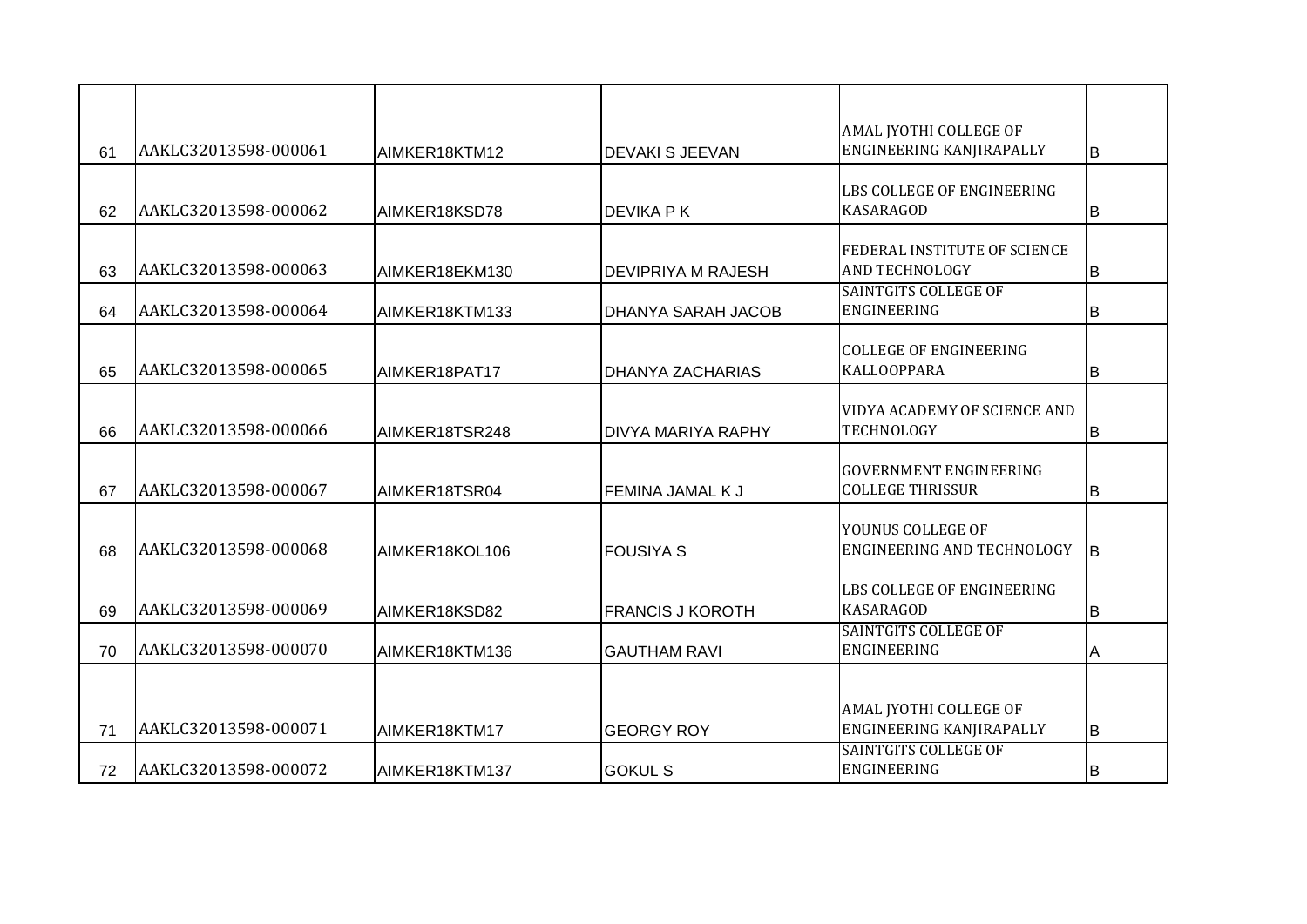| 73 | AAKLC32013598-000073 | AIMKER18IDU39  | <b>GOKUL SATHYAN</b>         | <b>COLLEGE OF ENGINEERING</b><br><b>MUNNAR</b>        | C            |
|----|----------------------|----------------|------------------------------|-------------------------------------------------------|--------------|
| 74 | AAKLC32013598-000074 | AIMKER18KOL107 | <b>GOURI MADHU</b>           | YOUNUS COLLEGE OF<br>ENGINEERING AND TECHNOLOGY       | lв           |
| 75 | AAKLC32013598-000075 | AIMKER18KOL29  | <b>GOWRIKRISHNAN S</b>       | <b>COLLEGE OF ENGINEERING</b><br><b>PERUMON</b>       | ΙB           |
| 76 | AAKLC32013598-000076 | AIMKER18KSD84  | <b>HRISHIKESH AMARNATH K</b> | LBS COLLEGE OF ENGINEERING<br><b>KASARAGOD</b>        | C            |
| 77 | AAKLC32013598-000077 | AIMKER18EKM162 | <b>JASMIN SEBASTIN</b>       | FEDERAL INSTITUTE OF SCIENCE<br><b>AND TECHNOLOGY</b> | B            |
| 78 | AAKLC32013598-000078 | AIMKER18KSD86  | JAYADEV J                    | LBS COLLEGE OF ENGINEERING<br><b>KASARAGOD</b>        | A            |
| 79 | AAKLC32013598-000079 | AIMKER18TVM37  | JAYASANKAR N J               | <b>COLLEGE OF ENGINEERING</b><br>TRIVANDRUM           | IB.          |
| 80 | AAKLC32013598-000080 | AIMKER18EKM198 | <b>JAYASREE CJ</b>           | TOC H INSTITUTE OF SCIENCE AND<br>TECHNOLOGY          | $\mathsf{C}$ |
| 81 | AAKLC32013598-000081 | AIMKER18TSR252 | <b>JESLIN P J</b>            | SAHRDAYA COLLEGE OF<br>ENGINEERING, KODAKARA          | C            |
| 82 | AAKLC32013598-000082 | AIMKER18TSR190 | <b>JESNA JOSE</b>            | SAHRDAYA COLLEGE OF<br>ENGINEERING, KODAKARA          | $\mathsf C$  |
| 83 | AAKLC32013598-000083 | AIMKER18KOL31  | <b>JESNA JOSEPH</b>          | <b>COLLEGE OF ENGINEERING</b><br><b>PERUMON</b>       | Α            |
| 84 | AAKLC32013598-000084 | AIMKER18KTM139 | JEWEL MONCY JOHN             | <b>SAINTGITS COLLEGE OF</b><br>ENGINEERING            | lΒ           |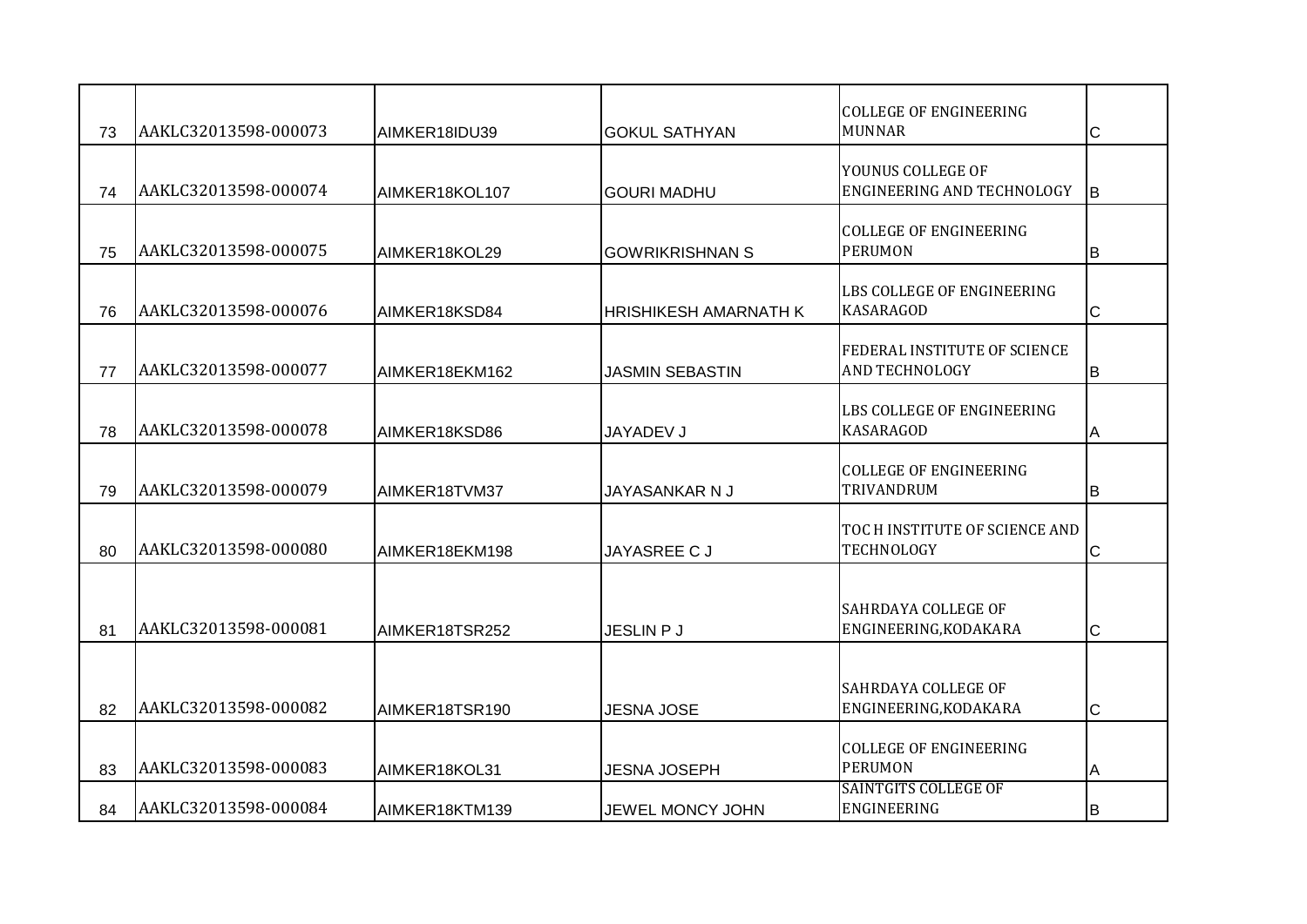| 85 | AAKLC32013598-000085 | AIMKER18KOL33  | <b>JISHA JOBAN</b>        | <b>COLLEGE OF ENGINEERING</b><br><b>PERUMON</b>     | lв           |
|----|----------------------|----------------|---------------------------|-----------------------------------------------------|--------------|
| 86 | AAKLC32013598-000086 | AIMKER18EKM199 | <b>JISHNA VENUGOPAL</b>   | TOC H INSTITUTE OF SCIENCE AND<br><b>TECHNOLOGY</b> | $\mathsf{C}$ |
| 87 | AAKLC32013598-000087 | AIMKER18KTM142 | JITHU GEORGE VELLOOR      | <b>SAINTGITS COLLEGE OF</b><br><b>ENGINEERING</b>   | B            |
| 88 | AAKLC32013598-000088 | AIMKER18KTM21  | <b>JOEL SEBASTIAN</b>     | AMAL JYOTHI COLLEGE OF<br>ENGINEERING KANJIRAPALLY  | С            |
| 89 | AAKLC32013598-000089 | AIMKER18KTM144 | <b>JOEL THOMAS GEORGE</b> | <b>SAINTGITS COLLEGE OF</b><br>ENGINEERING          | B            |
| 90 | AAKLC32013598-000090 | AIMKER18EKM202 | <b>JOSNA SUSAN JOY</b>    | TOC H INSTITUTE OF SCIENCE AND<br>TECHNOLOGY        | C            |
| 91 | AAKLC32013598-000091 | AIMKER18IDU52  | <b>JUSTIN PHILIP</b>      | <b>COLLEGE OF ENGINEERING</b><br><b>MUNNAR</b>      | B            |
| 92 | AAKLC32013598-000092 | AIMKER18IDU53  | <b>KARTIK T SAJEEV</b>    | <b>COLLEGE OF ENGINEERING</b><br><b>MUNNAR</b>      | D            |
| 93 | AAKLC32013598-000093 | AIMKER18KSD88  | <b>I</b> KAVITHA M        | LBS COLLEGE OF ENGINEERING<br><b>KASARAGOD</b>      | Α            |
| 94 | AAKLC32013598-000094 | AIMKER18EKM204 | KAVYA RAJAN               | TOC H INSTITUTE OF SCIENCE AND<br><b>TECHNOLOGY</b> | $\mathsf{C}$ |
| 95 | AAKLC32013598-000095 | AIMKER18EKM206 | <b>LINSA ANTONY</b>       | TOC H INSTITUTE OF SCIENCE AND<br>TECHNOLOGY        | C            |
| 96 | AAKLC32013598-000096 | AIMKER18EKM208 | <b>MALAVIKA GIRISH</b>    | TOC H INSTITUTE OF SCIENCE AND<br>TECHNOLOGY        | C            |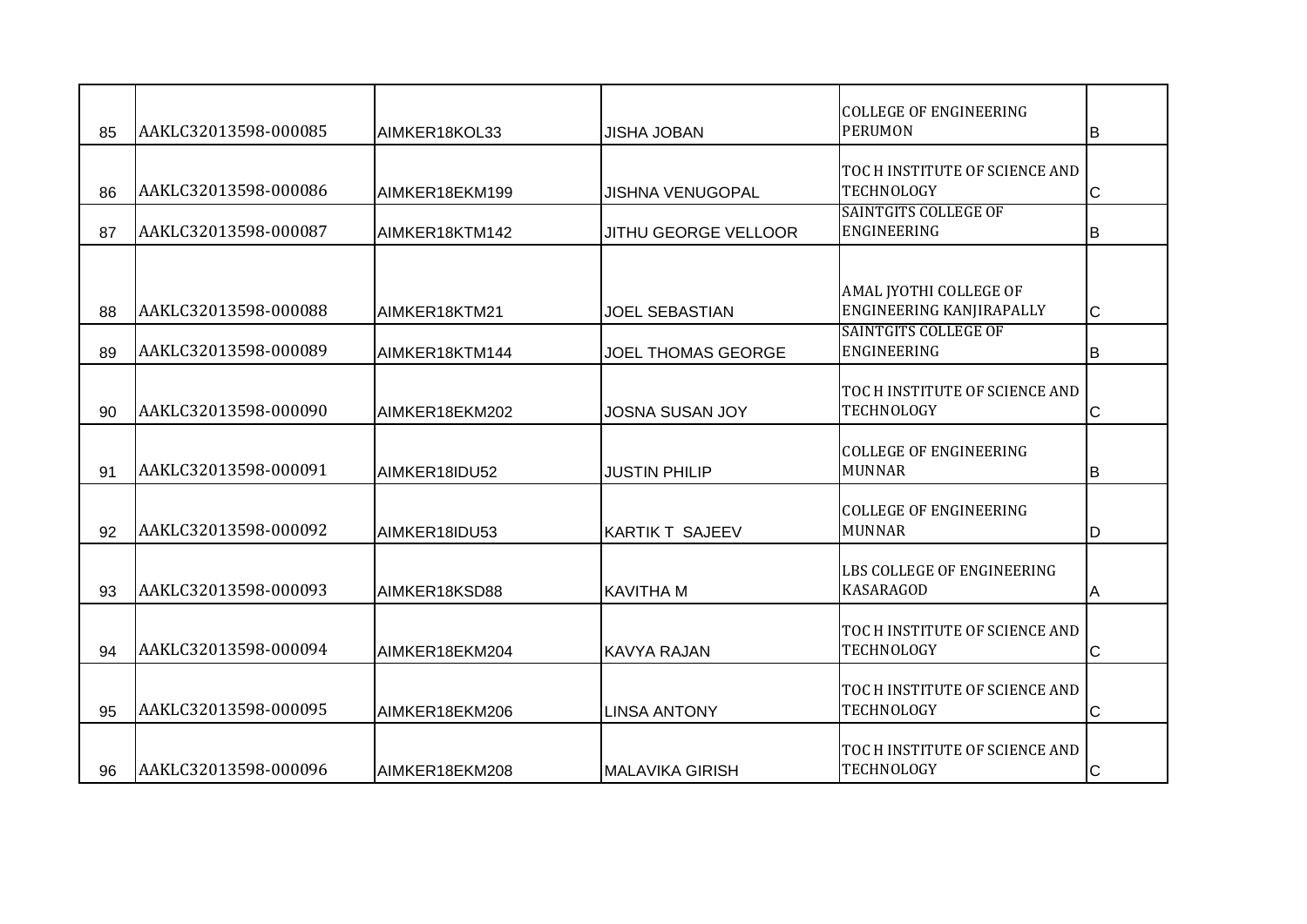| 97  | AAKLC32013598-000097 | AIMKER18EKM209 | <b>MARIYA PAUL</b>                                 | TOC H INSTITUTE OF SCIENCE AND<br><b>TECHNOLOGY</b>            | $\mathsf{C}$ |
|-----|----------------------|----------------|----------------------------------------------------|----------------------------------------------------------------|--------------|
| 98  | AAKLC32013598-000098 | AIMKER18KOL76  | <b>I</b> MEGHA VS                                  | YOUNUS COLLEGE OF<br><b>ENGINEERING AND TECHNOLOGY</b>         | IB.          |
|     |                      |                |                                                    | AMAL JYOTHI COLLEGE OF                                         |              |
| 99  | AAKLC32013598-000099 | AIMKER18KTM28  | <b>MILDA CLARA MATHEW</b>                          | ENGINEERING KANJIRAPALLY                                       | lв.          |
| 100 | AAKLC32013598-000100 | AIMKER18EKM95  | MOHAMMED FAYAZ M R                                 | FEDERAL INSTITUTE OF SCIENCE<br><b>AND TECHNOLOGY</b>          | lв           |
| 101 | AAKLC32013598-000101 | AIMKER18KOL111 | MOHAMMED THAHA ABDUL SH ENGINEERING AND TECHNOLOGY | YOUNUS COLLEGE OF                                              | <b>B</b>     |
| 102 | AAKLC32013598-000102 | AIMKER18EKM213 | MUHAMMED SAHIL K                                   | TOC H INSTITUTE OF SCIENCE AND<br><b>TECHNOLOGY</b>            | $\mathsf{C}$ |
| 103 | AAKLC32013598-000103 | AIMKER18EKM139 | <b>MUHAMMED SINAN</b>                              | FEDERAL INSTITUTE OF SCIENCE<br>AND TECHNOLOGY                 | A            |
| 104 | AAKLC32013598-000104 | AIMKER18TSR123 | MUNEERA K M                                        | <b>MALABAR COLLEGE OF</b><br>ENGINEERING AND TECHNOLOGY        | lв           |
| 105 | AAKLC32013598-000105 | AIMKER18KOZ41  | <b>NAJIYAKP</b>                                    | <b>MALABAR COLLEGE OF</b><br><b>ENGINEERING AND TECHNOLOGY</b> | Iс           |
| 106 | AAKLC32013598-000106 | AIMKER18KTM29  | <b>NAMITHA SIMON</b>                               | AMAL JYOTHI COLLEGE OF<br>ENGINEERING KANJIRAPALLY             | lв.          |
| 107 | AAKLC32013598-000107 | AIMKER18IDU65  | <b>NANDU B S</b>                                   | <b>COLLEGE OF ENGINEERING</b><br><b>MUNNAR</b>                 | Iс           |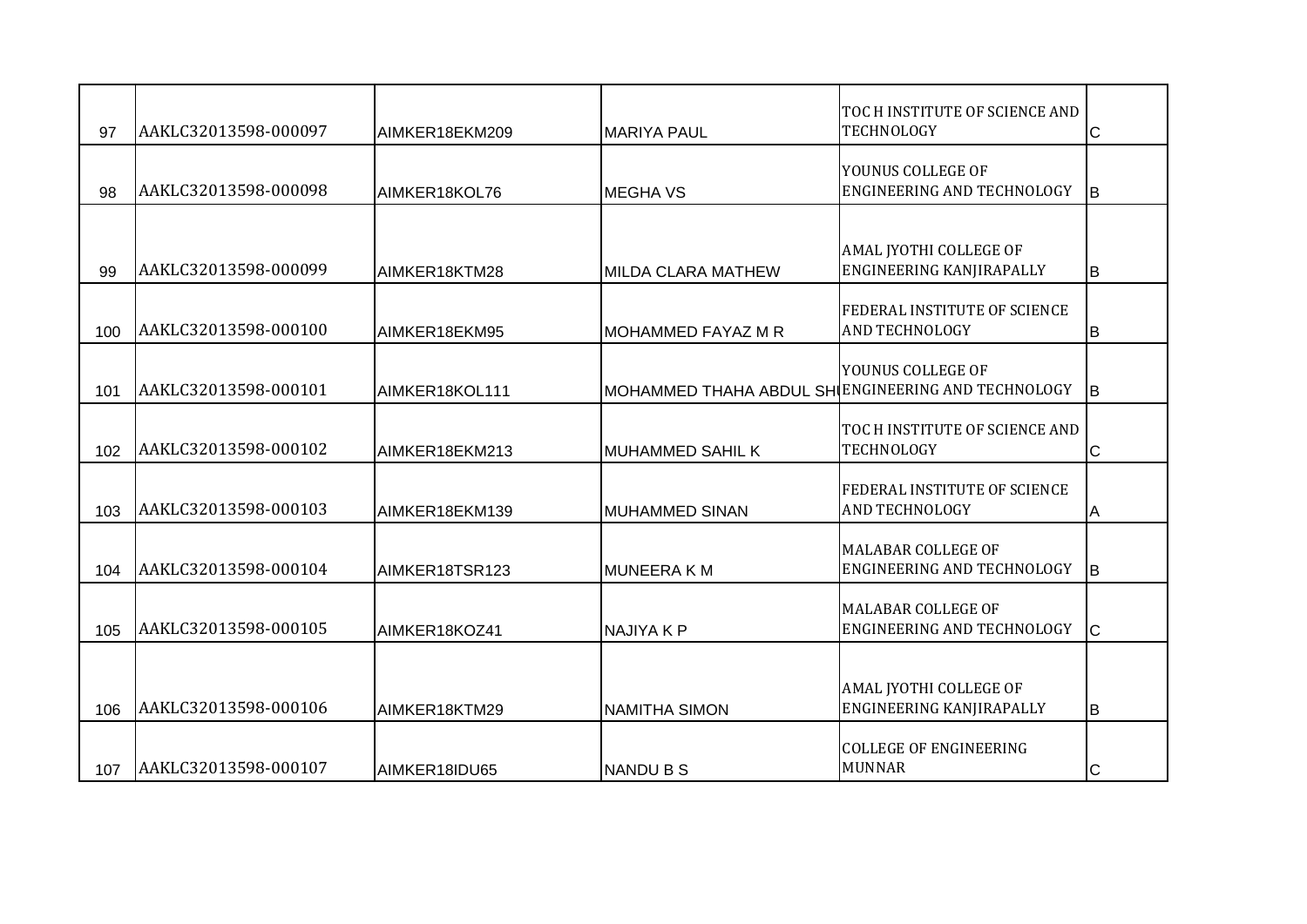| 108 | AAKLC32013598-000108 | AIMKER18KAN82  | <b>NEERAJA MOLACHAN</b>       | VIMAL JYOTHI ENGINEEERING<br><b>COLLEGE</b>             | ΙB           |
|-----|----------------------|----------------|-------------------------------|---------------------------------------------------------|--------------|
|     |                      |                |                               |                                                         |              |
| 109 | AAKLC32013598-000109 | AIMKER18KTM30  | NIDHYA BENNY                  | AMAL JYOTHI COLLEGE OF<br>ENGINEERING KANJIRAPALLY      | lв           |
| 110 | AAKLC32013598-000110 | AIMKER18EKM99  | NIHAD A O                     | FEDERAL INSTITUTE OF SCIENCE<br><b>AND TECHNOLOGY</b>   | lв           |
| 111 | AAKLC32013598-000111 | AIMKER18KAN84  | <b>NIJIL PT</b>               | VIMAL JYOTHI ENGINEEERING<br><b>COLLEGE</b>             | lв           |
| 112 | AAKLC32013598-000112 | AIMKER18KAN25  | <b>NIKHIL VASUDEV NAMBIAR</b> | VIMAL JYOTHI ENGINEEERING<br><b>COLLEGE</b>             | lв           |
| 113 | AAKLC32013598-000113 | AIMKER18EKM215 | <b>NIKHILA JOY</b>            | TOC H INSTITUTE OF SCIENCE AND<br>TECHNOLOGY            | B            |
| 114 | AAKLC32013598-000114 | AIMKER18KAN85  | NIKHITHA MOHAN O K            | VIMAL JYOTHI ENGINEEERING<br><b>COLLEGE</b>             | lв           |
| 115 | AAKLC32013598-000115 | AIMKER18KTM142 | <b>NISHAL KOSHY PHILIP</b>    | <b>SAINTGITS COLLEGE OF</b><br>ENGINEERING              | B            |
| 116 | AAKLC32013598-000116 | AIMKER18TSR256 | PARVATHI VIJAYAN              | SAHRDAYA COLLEGE OF<br>ENGINEERING, KODAKARA            | lв.          |
| 117 | AAKLC32013598-000117 | AIMKER18PKD19  | POOJA S NAIR                  | <b>MALABAR COLLEGE OF</b><br>ENGINEERING AND TECHNOLOGY | lв           |
| 118 | AAKLC32013598-000118 | AIMKER18IDU74  | <b>PRABILAL V P</b>           | <b>COLLEGE OF ENGINEERING</b><br><b>MUNNAR</b>          | $\mathsf{C}$ |
| 119 | AAKLC32013598-000119 | AIMKER18IDU75  | IPRATHYUSH P K                | <b>COLLEGE OF ENGINEERING</b><br><b>MUNNAR</b>          | ID           |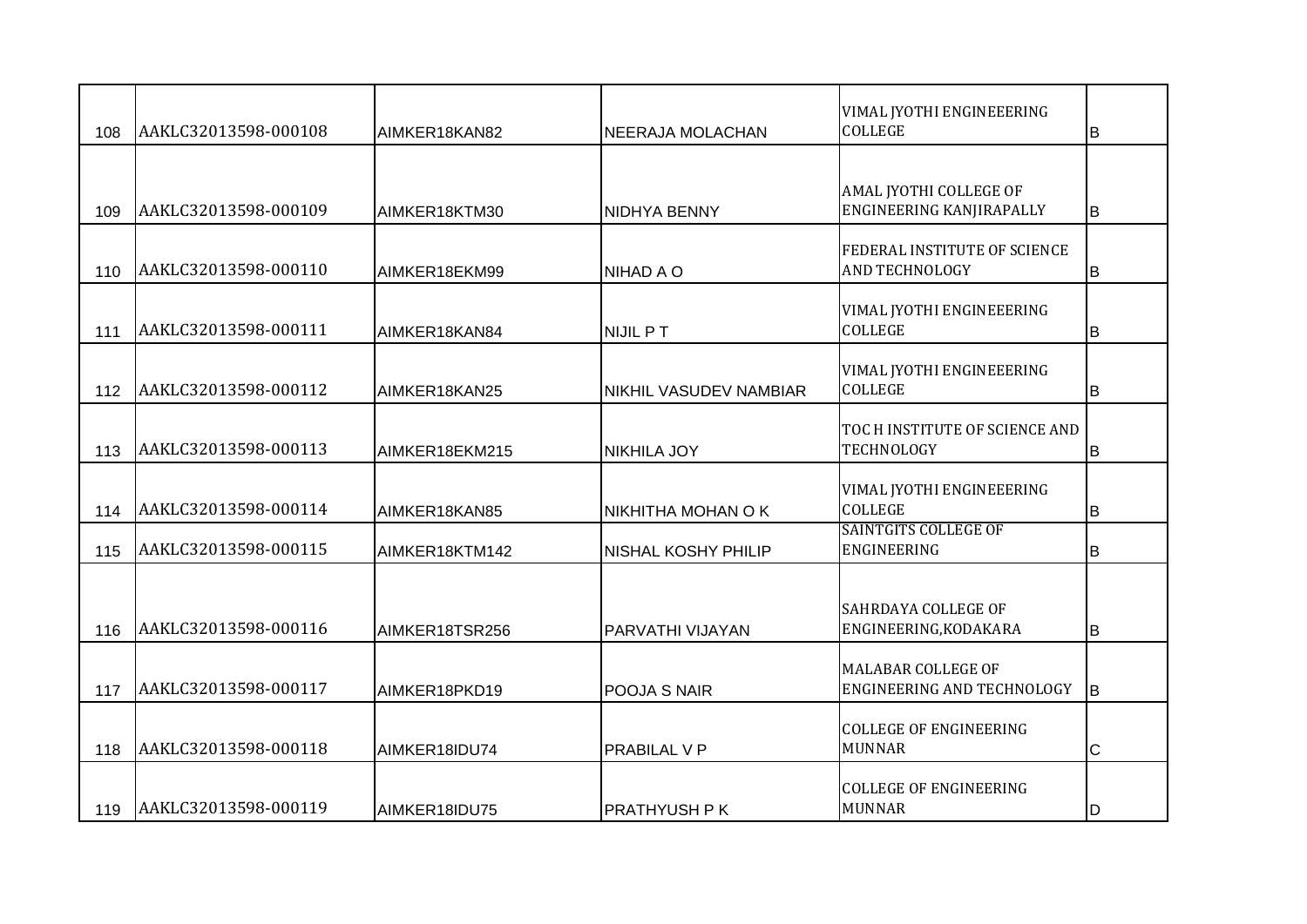| 120 | AAKLC32013598-000120 | AIMKER18EKM219 | <b>RAHUL MURALI</b>        | TOC H INSTITUTE OF SCIENCE AND<br><b>TECHNOLOGY</b> | lв  |
|-----|----------------------|----------------|----------------------------|-----------------------------------------------------|-----|
| 121 | AAKLC32013598-000121 | AIMKER18KAN89  | RANJITHA C R               | VIMAL JYOTHI ENGINEEERING<br>COLLEGE                | C   |
| 122 | AAKLC32013598-000122 | AIMKER18KOL47  | <b>RENIJ RAJEEV</b>        | <b>COLLEGE OF ENGINEERING</b><br><b>PERUMON</b>     | lв  |
| 123 | AAKLC32013598-000123 | AIMKER18KTM157 | <b>RIJO KUNJUKUTTY</b>     | <b>SAINTGITS COLLEGE OF</b><br>ENGINEERING          | A   |
| 124 | AAKLC32013598-000124 | AIMKER18KAN92  | <b>ROBIN RAMESH</b>        | VIMAL JYOTHI ENGINEEERING<br>COLLEGE                | B   |
| 125 | AAKLC32013598-000125 | AIMKER18PAT39  | <b>ROHIT R</b>             | <b>COLLEGE OF ENGINEERING</b><br><b>KALLOOPPARA</b> | B   |
| 126 | AAKLC32013598-000126 | AIMKER18KSD95  | <b>ROSHNIV</b>             | LBS COLLEGE OF ENGINEERING<br>KASARAGOD             | ΙA  |
| 127 | AAKLC32013598-000127 | AIMKER18KTM102 | SANTHANU                   | RIT KOTTAYAM                                        | ID. |
| 128 | AAKLC32013598-000128 | AIMKER18KOL115 | <b>SHABNA S</b>            | YOUNUS COLLEGE OF<br>ENGINEERING AND TECHNOLOGY     | Iс  |
| 129 | AAKLC32013598-000129 | AIMKER18EKM228 | <b>SHIJIN JOSEPH</b>       | TOC H INSTITUTE OF SCIENCE AND<br><b>TECHNOLOGY</b> | ΙB  |
| 130 | AAKLC32013598-000130 | AIMKER18PAT45  | <b>SHIMI MARIAM GEORGE</b> | <b>COLLEGE OF ENGINEERING</b><br><b>KALLOOPPARA</b> | B   |
| 131 | AAKLC32013598-000131 | AIMKER18KTM104 | <b>SHRAVANA SURESH</b>     | RIT KOTTAYAM                                        | lв  |
| 132 | AAKLC32013598-000132 | AIMKER18KOL56  | <b>SIMI MATHAI</b>         | <b>COLLEGE OF ENGINEERING</b><br><b>PERUMON</b>     | B   |
| 133 | AAKLC32013598-000133 | AIMKER18KTM168 | <b>I</b> SREEJITH P NAIR   | <b>SAINTGITS COLLEGE OF</b><br>ENGINEERING          | IB  |